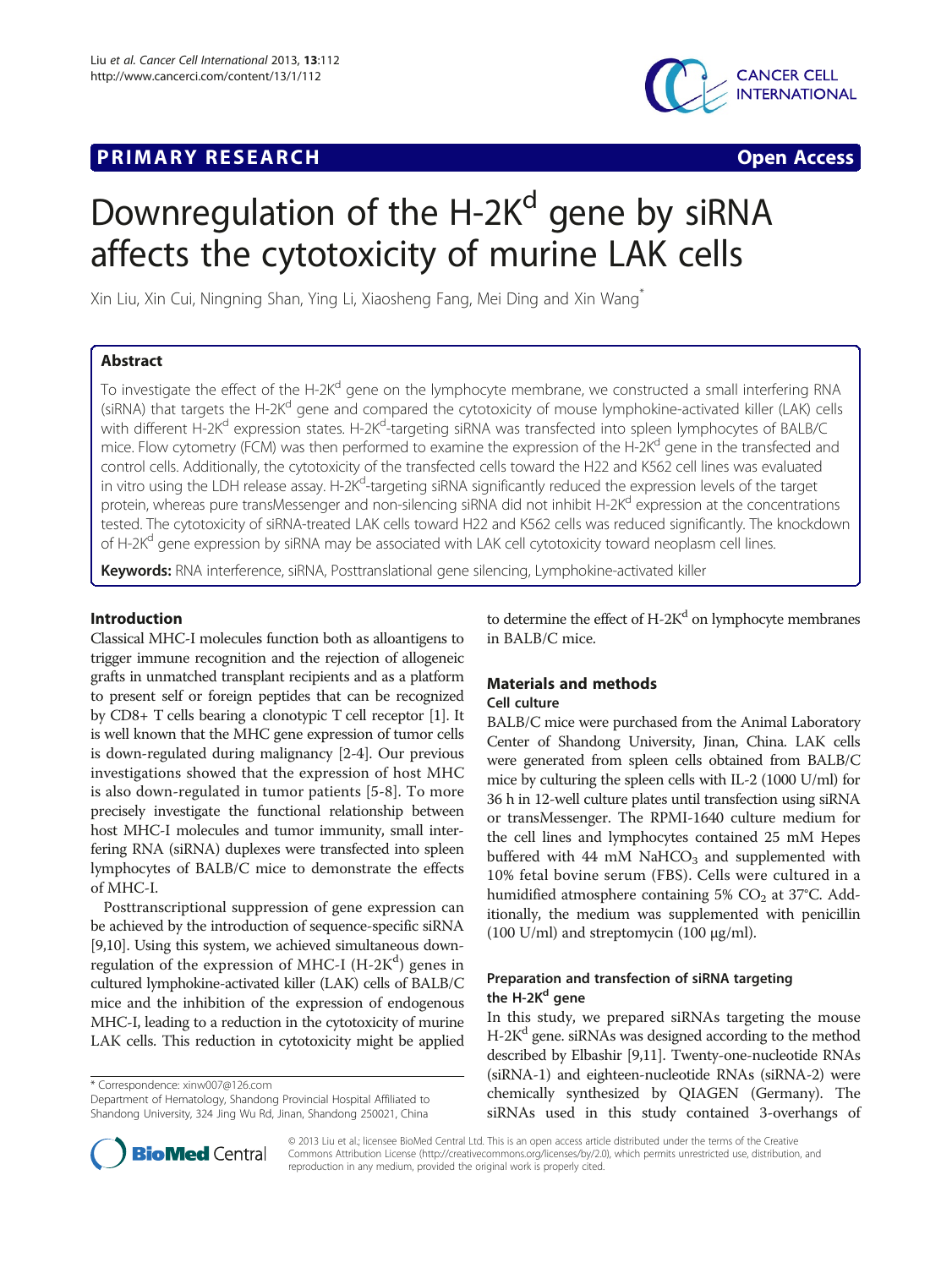<span id="page-1-0"></span>2-deoxythymidine. The sequences of siRNA-1 pairs corresponded to nucleotides 264–282 and siRNA-2 corresponded to 427–445 after the start codon and were as follows:

Targeted sequence: AAGAGCGATGAGCAGTGGTTC Sense strand: 5'-GAGCGAUGAGCAGUGGUUCdTdT-3' Antisense strand 3'-dTdTCUCGCUACUCGUCACC  $AAG-5'$ 

Targeted sequence: GGTGATCTCTGGCTGTGAA Sense strand 5'- dTdTGGUGAUCUCUGGCUGUG–3' Antisense strand: 3'-CCACUAGAGACCGACACdTdT-5'

For the preparation of duplexes, 20 μM mixed siRNAs were annealed in 1 ml of sterile buffer (100 mM potassium acetate, 30 mM HEPES-KOH, 2 mM magnesium acetate, pH 7.4) for 1 min at 90°C followed by a 1 h incubation at 37°C. Transfection of duplex siRNAs was performed according to the manufacturer's instructions.

Annealed siRNA-1 and siRNA-2 were transfected into spleen lymphocytes that were in good condition, and the lymphocytes were seeded 36 h before transfection(siRNA/ TransMessenger 1.6 μg/8 μl). Eighty-four hours after transfection, LAK cell proliferation was measured using the MTT colorimetric assay, and the effectiveness of the knockdown was assessed by flow cytometry. Cells in the non-silencing group were transfected with a non-silencing siRNA using transMessenger, and cells of the mocktransfected group were transfected with transMessenger only after culturing with IL-2 (1000 U/ml) for 36 h.

## Proliferative assay

Measurements of LAK cell proliferation were performed using the MTT (3-(4,5-dimethylthiazol-2-yl)-2,5-di-phenyltetrazolium bromide) colorimetric assay. Eighty-four hours after transfection (siRNA/TransMessenger 1.6 μg/ 8 μl, non-silencing siRNA or transMessenger only), LAK cells at  $1 \times 10^6$  cells/ml were plated in 96-well microtiter plates (Corning Costar, Cambridge, MA, USA) and incubated with 0.25 mg/ml MTT for 4 h at 37°C. Before the end of the assay, 100 μl of DMSO was added to each well. The amount of MTT formazan product was determined by measuring the absorbance (A) using a microplate reader at a test wavelength of 570 nm and a reference wavelength of 655 nm.

## Flow cytometry analysis of  $H-2K^d$  expression

The analysis of surface immunofluorescence was performed using FACScan flow cytometry (Becton Dickinson, USA). LAK cells  $(1 \times 10^6 \text{ cells/ml})$  to be analyzed for immunofluorescence were incubated with a saturating amount (10 μl) of FITC-labeled monoclonal anti-H-2 $K^a$  (Becton Dickinson, USA) for 30 minutes at 37°C, washed twice in the diluent and resuspended in PBS containing 1%

|                  |  | Table 1 Analysis of the LAK activities of the different |  |  |
|------------------|--|---------------------------------------------------------|--|--|
| groups $(n = 5)$ |  |                                                         |  |  |

| Experimental<br>group | siRNA/<br>TransMessenger (µg/µl) | A<br>(absorbance) | Compared<br>with controls |
|-----------------------|----------------------------------|-------------------|---------------------------|
| Control               | 0/0                              | $1.46 + 0.14$     |                           |
| siRNA                 | 1.6/8                            | $1.46 + 0.09$     | P > 0.05                  |
| Mock-transfected      | 0/8                              | $1.50 + 0.13$     | P > 0.05                  |
| Non-silencing         | 1.6(Non-si)/8                    | $148 + 020$       | P > 0.05                  |

formaldehyde and 0.5% sodium azide. Non-specific binding was subtracted using appropriate controls.

## Cytotoxicity assay

The target cells were placed in 96-well plates at 10,000 cells/well with the appropriate number of LAK cells as indicated in 0.2 ml of complete medium. After 4 h of incubation at 37°C in a humidified atmosphere containing  $5\%$  CO<sub>2</sub>, the LDH assay was applied according to the manufacturer's instructions for the CytoTox 96® Non-Radioactive Cytotoxicity Assay. The percentage-specific release was calculated as follows:

$$
\% Cytotoxicity = \frac{Experimental - Effector\ Spontaneous -Target Spontaneous}{Target\ Maximum - Target Spontaneous} \times 100
$$

Experimental counts were determined from triplicate wells.

### Statistical analysis

Data are presented as the means ± SEM. Statistical analysis was performed by one-way analysis of variance (ANOVA). All tests were performed using SPSS (version 16.0; SPSS,

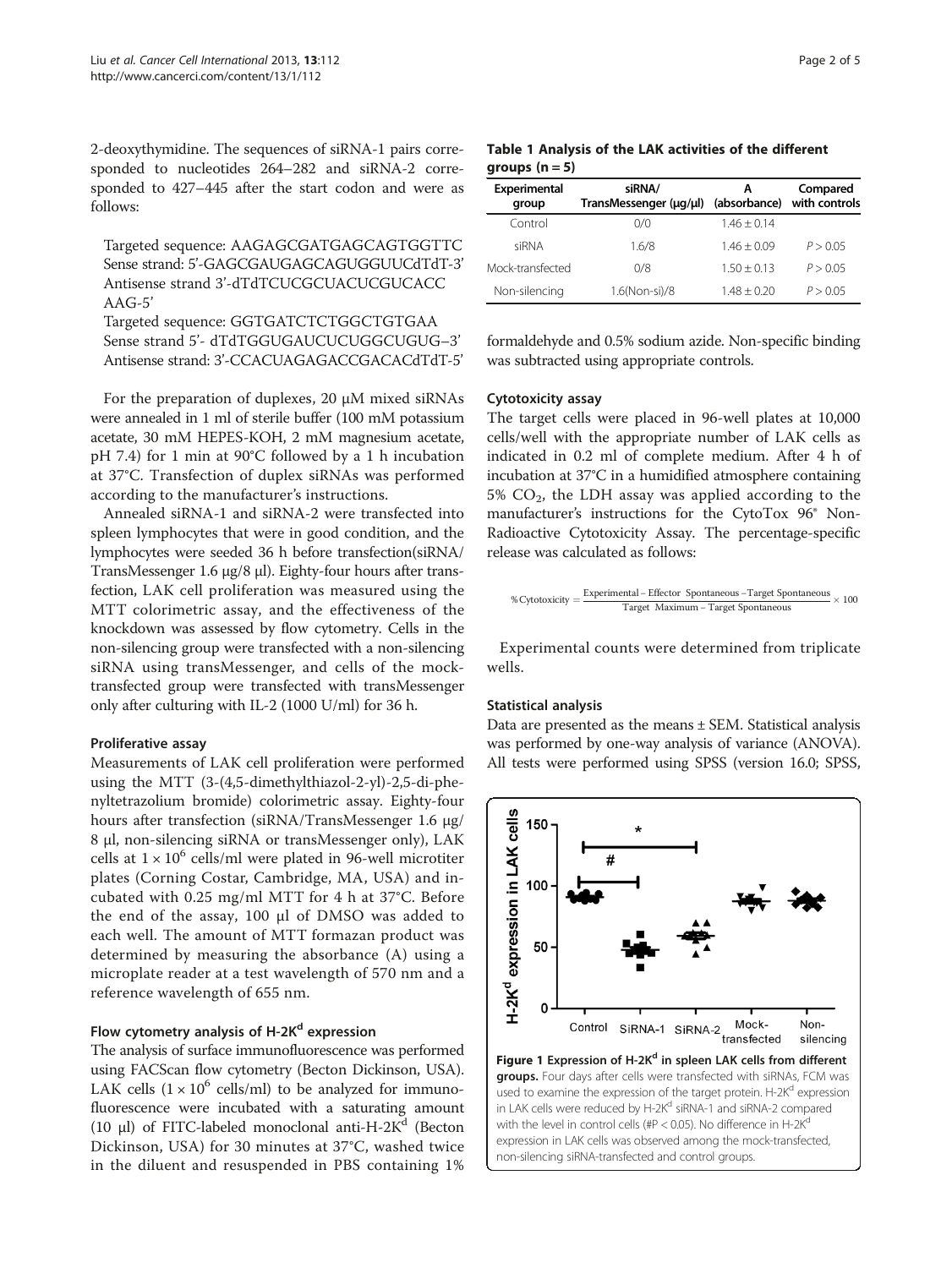|                    | Effector/target cell ratio |                             |                             |                                         |  |  |
|--------------------|----------------------------|-----------------------------|-----------------------------|-----------------------------------------|--|--|
| Experimental group | 10:1                       | 20:1                        | 30:1                        | 40:1                                    |  |  |
| Control            | $78.6 + 4.1$               | $45.2 + 4.8$                | $68.4 + 5.0$                | $81.6 + 5.9$                            |  |  |
| siRNA-1            | $27.6 + 2.1$               | $40.6 + 5.1*$ # $\triangle$ | $55.4 + 4.1*$ # $\triangle$ | $65.0 + 2.1$ <sup>*</sup> # $\triangle$ |  |  |
| Mock-transfected   | $26.9 + 5.6$               | $46.9 + 5.7$                | $70.3 + 6.0$                | $80.5 + 4.6$                            |  |  |
| Non-silencing      | $30.3 + 3.9$               | $44.3 + 3.8$                | $67.0 + 4.9$                | $82.0 + 2.6$                            |  |  |

Table 2 Analysis of LAK cytotoxic activity toward H22 cells (mean  $\pm$  SEM, n = 8)

 $p^* \geq 0.01$ , siRNA-transfected group compared with the control group;<br> $p^* \geq 0.01$ , siRNA-transfected group compared with the mock-transfect

 $P < 0.01$ , siRNA-transfected group compared with the mock-transfected group;  $\blacktriangle$   $P < 0.01$ , siRNA-transfected group compared with the non-silencing group.

Inc., Chicago, IL, USA), and the level of significance was set at a P value less than 0.01.

## Results

## siRNA has no toxic effect on spleen LAK cells

No cell morphology abnormalities or cell breakage was observed in any group using an inverted microscope. Table [1](#page-1-0) shows that the siRNA and transMessenger had no inhibitory effect on the proliferation of LAK cells.

## H-2K<sup>d</sup> Expression in spleen LAK cells

FCM was used to examine the targeted protein expression. Eighty-four hours after transfection,  $H-2K^d$  expression in LAK cells was reduced by H-2K<sup>d</sup> siRNA-1 (47.8  $\pm$  6.9%) and  $(59.5 \pm 7.9%)$  by H-2K<sup>d</sup> siRNA-2 compared with the levels in mock-transfected cells  $(87.7 \pm 5.1\%; P < 0.01)$ , nonsilencing siRNA-transfected cells  $(88.2 \pm 4.3\%)$ ;  $P < 0.01$ ) and control cells  $(90.9 \pm 2.4\%; P < 0.01)$ . No significant difference in  $H-2K^d$  expression in LAK cells was found among the mock-transfected, non-silencing siRNA-transfected and control groups  $(P > 0.05)$  (Figure [1](#page-1-0)).

## Calculation of LAK cell cytotoxicities

After induction with IL-2 for 5 days, LAK cells from BALB/C mice showed marked cytotoxicity toward H22 and K562 cells. The addition of siRNA-1-treated LAK cells resulted in a cytotoxicity decrease of  $20.3\%$  (P <0.05; effector/target cell ratio: 40:1; Table 2) toward H22 cells. Similar results were obtained in cultures of K562 cells, in which siRNA-treated LAK cells (effector/target cell

ratio: 40:1) exhibited a decreased in cytotoxicity from  $(76.8 \pm 5.8)$  to  $(49.6 \pm 7.7)$  (P < 0.05; Table 3). However, no significant difference was found among the mock-transfected, non-silencing siRNA-transfected and control groups in the present study.

## **Discussion**

The major histocompatibility complex (MHC) H-2K<sup>d</sup>, as the MHC-I molecule of BALB/c mice, is a cell surface glycoprotein that plays critical roles in the regulation of tumor immune responses. These molecules are expressed on the surface of all nucleated cells and are necessary for the presentation of peptide antigens to cytotoxic Tlymphocytes (CTLs) [\[12,](#page-3-0)[13](#page-4-0)] and for the immune regulatory activity exerted by NK cells [[14,15\]](#page-4-0). It is widely accepted that the total or partial loss of MHC class I molecules on tumor cells is one of the main mechanisms of tumor escape. However, the effects of MHC on peripheral blood mononuclear cells (PBMCs) remain unclear. In the present study, we first evaluated the cytotoxicity of LAK cells toward tumor cells with different expression states of MHC-I. Down-regulated MHC-I expression in LAK cells led to lower cytotoxicity toward H22 cells and K562 cells.

Studies have shown that the high-density expression of MHC class I molecules can protect T cells from deletion mediated by antibodies and macrophages [\[16](#page-4-0)]. When the expression of these MHC class I molecules is masked, this resistance collapses, indicating that highly expressed MHC class I molecules can prolong the survival time of T cells. Many experiments have also been designed to evaluate the

### Table 3 Analysis of LAK cytotoxic activity toward K562 cells (mean  $\pm$  SEM, n = 8)

|                           | Effector/target cell ratio               |                    |                     |                                         |  |  |
|---------------------------|------------------------------------------|--------------------|---------------------|-----------------------------------------|--|--|
| <b>Experimental group</b> | 10:1                                     | 20:1               | 30:1                | 40:1                                    |  |  |
| Control                   | $30.1 + 9.8$                             | $50.1 + 6.4$       | $63.4 + 7.6$        | $76.8 + 5.8$                            |  |  |
| siRNA-1                   | $78.4 + 36.9$ <sup>*</sup> # $\triangle$ | $31.3 + 6.5* \# 4$ | $36.9 + 5.9* \pm 4$ | $49.6 + 7.7$ <sup>*</sup> # $\triangle$ |  |  |
| Mock-transfected          | $78.9 + 6.7$                             | $49.9 + 5.8$       | $66.3 + 8.0$        | $74.9 + 8.1$                            |  |  |
| Non-silencing             | $31.4 + 8.7$                             | $51.2 + 9.1$       | $64.9 + 8.9$        | $80.0 + 9.7$                            |  |  |

 $p^* \ge 0.01$ , siRNA-1-transfected group compared with the control group;<br> $p^* \ge 0.01$ , siPNA-1 transfected group compared with the mock transfect

 $P < 0.01$ , siRNA-1-transfected group compared with the mock-transfected group;<br>  $\bigtriangleup P < 0.01$ , siRNA-1-transfected group compared with the non-silencing group.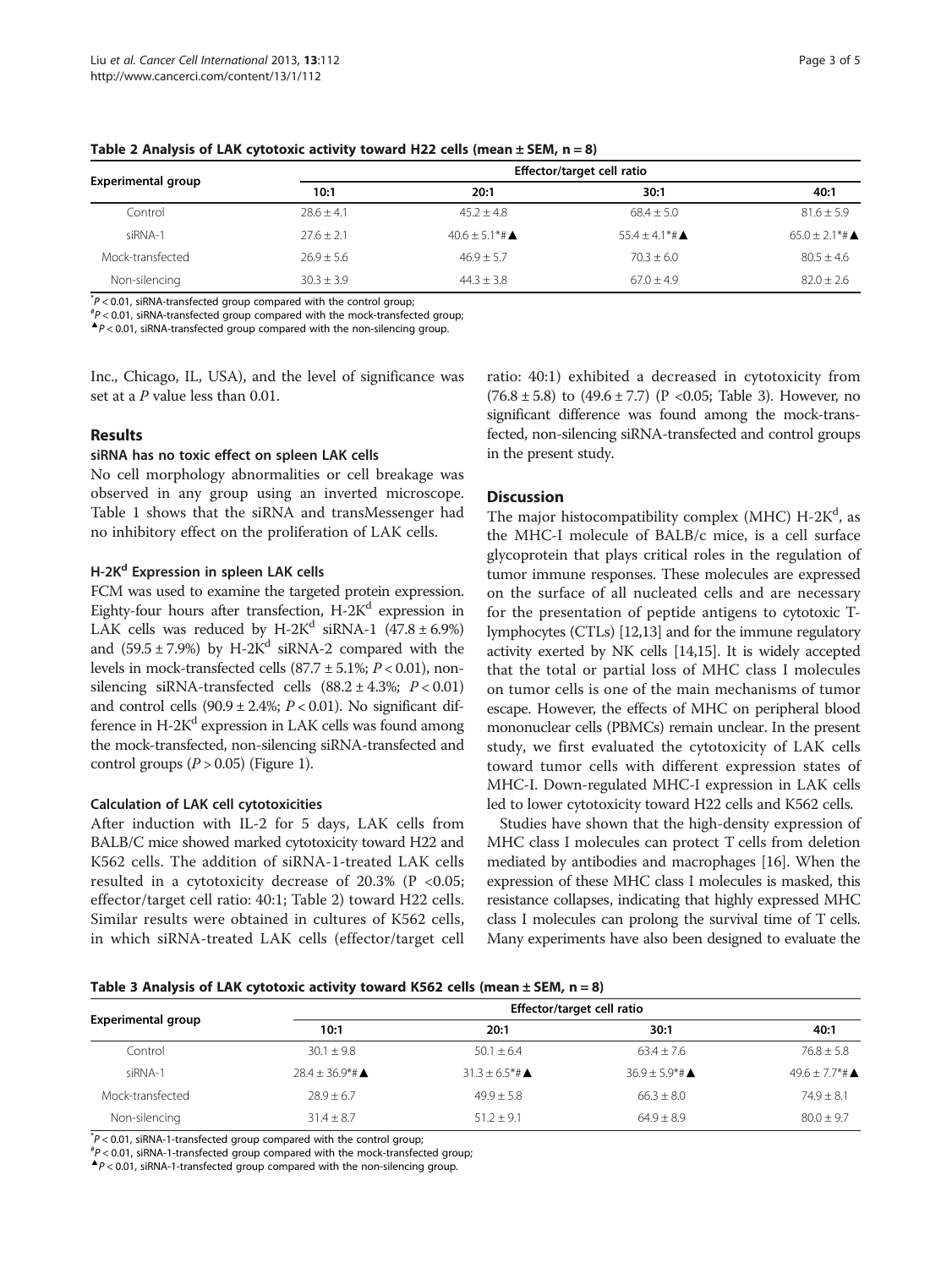<span id="page-3-0"></span>significance of host MHC antigens [\[17](#page-4-0)-[19](#page-4-0)]. Lemorvan [\[20](#page-4-0)] discovered that the expression of PBMCs HLA-B mRNA is reduced as one advances into old age, when one's immune system is also weakened. Studies on varicella zoster virus (VZV) pathogenesis have demonstrated that cell surface MHC I expression is downregulated specifically in VZV-infected human CD3<sup>+</sup> T lymphocytes [\[21,22](#page-4-0)]. siRNA was then applied to spleen LAK cells from BALB/C mice to assess the effects of MHC-I.

LAK cells are lymphocytes exposed to interleukin-2 for 4 to 6 days. Several studies have shown that the cellular population mediating LAK cell activity consists largely of IL-2-stimulated CTLs and NK cells. Specific surface markers have not been found on LAK cells [\[23](#page-4-0),[24\]](#page-4-0). The molecular mechanisms involved in the recognition of tumor cells by CTLs and NK cells have been partially elucidated in recent years. MHC class I-bearing cells interact with the T-cell receptor (TCR) on CD8+ CTL cells, triggering a cascade of T-signal events that ultimately lead to cell proliferation, cytokine production and target cell lysis [\[25-27](#page-4-0)]. This positive effect is associated with the expression of self-MHC-I-specific receptors on CTL and NK cells that were originally identified as inhibitory receptors in effector responses [\[28](#page-4-0)]. Several investigators have invoked a role for abnormally low expression of MHC class I molecules on tumors in the recognition process by correlating MHC-I expression with NK insensitivity utilizing IFN treatment, which increases MHC-I expression, or selection of cell clones with varying levels of MHC-I expression [\[29\]](#page-4-0). However, experiments utilizing transfection of MHC class I genes into sensitive cell lines have yielded conflicting results [[30\]](#page-4-0), indicating that MHC-I expression is not the sole recognition mechanism. The down-regulation of MHC-I antigens in NK and lymphocytes may provide an important mechanism in the tumor immune response. Large numbers of lymphocytes exist in the spleen in vivo; however, their slow proliferation prevents them from being cultured in vitro. Induced by IL-2, spleen lymphocytes signal to LAK cells, which can lyse not only self tumor cells but also isotype entity tumor cells [\[31,32](#page-4-0)]. Our study demonstrated that the inhibition of  $H-2K<sup>d</sup>$ expression in mice reduced the cytotoxicity of LAK cells toward H22 and K562 target cells, suggesting that there is a direct correlation between H-2Kd expression and the cytotoxicity of CTLs and NK cells.

Our study strongly suggests that the resistance to tumors is influenced by MHC-I expression in the host as well as in the target cells. The expression of MHC molecules on the tumor cell surface is a feature of tumor cells, whereas the change in host MHC expression reflects the state of MHC in the whole body and represents the host's immune nature. The expression of MHC-I molecules on host peripheral blood lymphocytes reflect their immune competence as an anti-viral and anti-tumor molecules. A

decrease in host MHC-I expression, leading to the unresponsiveness of CTLs and NK cells due to the default of antigen presentation, may play an important role in tumor development. Measuring MHC-I expression will contribute to our understanding of host immune status and provide new insights into tumor immunity.

#### Competing interests

The authors declared that they have no competing interests.

#### Authors' contributions

LX participated in experimental design and manuscript writing; CX contributed to data analysis; SN and LY contributed to experimental design and the statistical analysis; FXS and DM contributed to data analysis; WX contributed to experimental design and writing of the manuscript. All authors revised the manuscript critically and approved the final version to be published.

#### Acknowledgements

This study was partially supported by research funding from the National Science Foundation of China (No. 81100334), Natural Science Foundation of Shandong Province (ZR2009CM001, ZR2010HQ002, Y2007C059). The funders had no role in study design, data collection and analysis, decision to publish, or preparation of the manuscript.

#### Received: 6 March 2013 Accepted: 4 November 2013 Published: 9 November 2013

#### References

- 1. Adams EJ, Parham P: Genomic analysis of common chimpanzee major histocompatibility complex class I genes. Immunogenetics 2001, 53:200–208.
- 2. Lorenzi S, Forloni M, Cifaldi L, Antonucci C, Citti A, Boldrini R, et al: IRF1 and NF-kB Restore MHC Class I-Restricted Tumor Antigen Processing and Presentation to Cytotoxic T Cells in Aggressive Neuroblastoma. PLoS One 2012, 7:e46928.
- 3. Del Toro-Arreola S, Arreygue-Garcia N, Aguilar-Lemarroy A, Cid-Arregui A, Jimenez-Perez M, Haramati J, et al: MHC class I-related chain A and B ligands are differentially expressed in human cervical cancer cell lines. Cancer Cell Int 2011, 11:11–15.
- 4. Kudinov Y, Wiseman CL, Kharazi AI: Phorbol myristate acetate and Bryostatin 1 rescue IFN-gamma inducibility of MHC class II molecules in LS1034 colorectal carcinoma cell line. Cancer Cell Int 2003, 3:4.
- 5. Zhang ZM, Li YJ, Guan X, Yang XY, Gao XM, Yang XJ, et al: Down-regulation of human leukocyte antigens class I on peripheral T lymphocytes and NK cells from subjects in region of high-incidence gastrointestinal tumor. Chin Med J (Engl) 2011, 124:1813–1817.
- 6. Wang RF, Zeng G, Johnston SF, Voo K, Ying H: T cell-mediated immune responses in melanoma: implications for immunotherapy. Crit Rev Oncol Hematol 2002, 43:1–11.
- 7. Wang CX, Wang JF, Liu M, Zou X, Yu XP, Yang XJ, et al: Expression of HLA class I and II on peripheral blood lymphocytes in HBV infection. Chin Med J (Engl) 2006, 119:753–756.
- Yang XJ, Zou X, Wang CX, Zhang Y, Wang LS, Wang CX, et al: The ralationship between peripheral blood lymphocytesinfected by HBV and expressionof HLA class I antigenin. J Nat Med 2002, 82:1450–1499.
- 9. Elbashir SM, Harborth J, Lendeckel W, Yalcin A, Weber K, Tuschl T: Duplexes of 21-nucleotides RNAs mediated RNA interference in cultured mammalian cells. Nature 2001, 411:494–498.
- 10. Song TF, Zhang ZF, Liu L, Yang T, Jiang J, Li P: Small interfering RNA-mediated silencing of heat shock protein 27 (HSP27) Increases chemosensitivity to paclitaxel by increasing production of reactive oxygen species in human ovarian cancer cells (HO8910). J Int Med Res 2009, 37:1375–1388.
- 11. Elbashir SM, Harborth J, Weber K, Tuschl T: Analysis of gene function in somatic mammalian cells using small interfering RNAs. Methods 2002, 26:199–213.
- 12. Townsend AR, Rothbard J, Gotch FM, Bahadur G, Wraith D, McMichael AJ: The epitopes of influenza nucleoprotein recognized by cytotoxic T lymphocytes can be defined with short synthetic peptides. Cell 1986, 44:959–968.